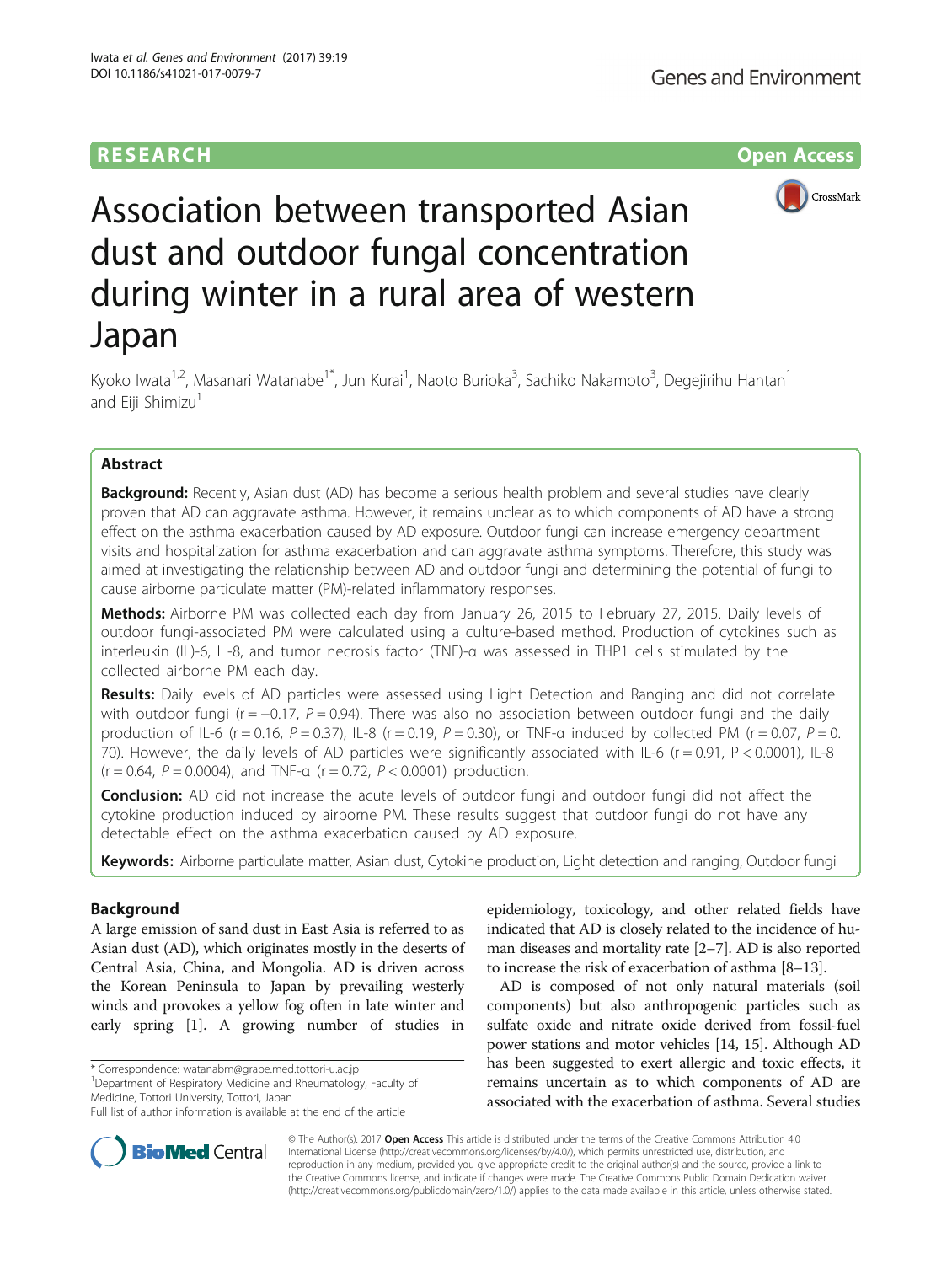have reported that outdoor fungi can increase emergency department visits and hospitalization for asthma exacerbation and can aggravate asthma symptoms [\[16](#page-6-0)–[18](#page-6-0)]. AD has also been shown to carry microbial agents [[19\]](#page-6-0) and a few studies have reported increases in the abundance of several fungal taxa during heavy AD days [[20](#page-6-0)–[22\]](#page-6-0). Therefore, the fungi included in AD may constitute one of the causes for the exacerbation of asthma caused by AD.

Airway epithelial cells and inflammatory cells are the first to be exposed to airborne particulate matter (PM) such as AD particles. These cells are known to release a multitude of biochemical compounds including proinflammatory cytokines such as interleukin (IL)-6, IL-8, and tumor necrosis factor (TNF)- $\alpha$  in response to PM exposure [[23](#page-6-0)]. Various components of PM can influence the subsequent pro-inflammatory cytokine response [[24](#page-6-0)], with the inflammatory potential of PM being heterogeneous depending on the city and season [\[25](#page-6-0)–[28](#page-6-0)]. Several studies have shown that these heterogeneous inflammatory responses may be partly attributed to the elemental composition of AD [[25](#page-6-0), [26](#page-6-0), [29](#page-6-0)]. However, the effects of fungi in airborne PM on the inflammatory response remain unclear.

Our previous study showed that exposure to outdoor fungi was associated with pulmonary dysfunction in children [\[30\]](#page-6-0). However, the relationship between fungi and AD has not been extensively studied in Japan, and the components having strong effects on the asthma exacerbation caused by AD exposure have not been identified. Therefore, this study was aimed at investigating the relationship between the quantity of outdoor fungi and AD, because fungi associated with airborne PM may have a marked effect on asthma exacerbation caused by AD exposure. In the present study, we also evaluated the effects of fungi in airborne PM on inflammatory responses induced by airborne PM.

## Methods

## Air pollutant levels

The level of suspended particulate matter (SPM) is monitored at multiple locations throughout Japan by the Japanese Ministry of the Environment. Data for SPM collected in Matsue City were used in the present analysis. Light Detection and Ranging (LIDAR) systems can measure the levels of sand dust particles moving from East Asia to Japan, which can be used to identify non-spherical dust particles and spherical particles using laser light of two wavelengths within a height of  $<$ 1 km above the ground level [\[31](#page-6-0)–[33](#page-6-0)]. LIDAR systems measure the levels of nonspherical dust particles such as AD particles at 15-min intervals, and the daily levels are determined based on the median value of 96 measurements collected over a 24-h period from the midnight of one day to the midnight of the next day. LIDAR data from Matsue City from 120 to

150 m above the ground, which is the minimum altitude required by LIDAR systems, was obtained from the Japanese Ministry of the Environment. However, the definition of a heavy AD day using LIDAR measurements has not been established. According to a previous study by Ueda et al., a moderate Asian dust storm (ADS) day can be defined as a daily (24-h) average of 0.066 AD particles (non-spherical particles) per kilometer, and a heavy ADS day would show a daily average of 0.105 AD particles per kilometer [\[33](#page-6-0)]. Therefore, when the level of AD particles exceeds 0.06 km−<sup>1</sup> , it would be defined as a heavy ADS day.

#### Calculation of the daily level of fungi-associated PM

From January 26, 2015, to February 27, 2015, the daily level of outdoor fungi-associated airborne PM was assessed in Matsue city, the capital city of the Shimane Prefecture in southwest Japan. Matsue city has a population of approximately 200,000 inhabitants and covers a geographical area of 530.2 km<sup>2</sup>. Total suspended particles were collected on a  $20 \times 25$  cm quartz filter (2500QAT-UP; Tokyo Dylec, Tokyo, Japan) at a flow rate of 1000 L/ min using a high-volume air sampler (HV-1000R; Shibata, Tokyo, Japan) for 23 h from 7 AM to 6 AM the following day. Before sampling, in order to relieve endotoxins from filters, the filters were sterilized by dry heat at 240 °C for 30 min. After sampling, the  $4$ -cm<sup>2</sup> filter was detached and extracted with 4 mL distilled deionized water. The daily level of outdoor fungi-associated airborne PM was calculated using the culture-based method [[34](#page-6-0), [35](#page-6-0)]. To culture fungi among the collected total suspended particles, 500 μL out of the 4 mL of filter extract was spread on Sabouraud agar in a 90-mm diameter dish. After 5 days of culture at 28 °C, the growing colonies were counted and the mean value of five dishes was calculated. The daily levels of outdoor fungi-associated PM were expressed as colony forming units per cubic meter of air ( $CFU/m<sup>3</sup>$ ).

## Cell culture and measurement of IL-6, IL-8, and TNF-α release

After resection, the  $4$ -cm<sup>2</sup> filters used for fungal culture were extracted with 4 mL endotoxin-free distilled deionized water (sterile endotoxin-free water; Wako Pure Chemicals, Osaka, Japan) using an ultrasonic apparatus (BRANSONIC2800; Emerson Japan, Atsugi, Japan) for 60 min. These extraction liquids were filtered through 10 μm filters (pluriStrainer 10 μm; pluriSelect, Leipzig, Germany) to remove PM with sizes  $> 10 \mu$ m. PM  $< 10 \mu$ m in diameter dissolved in the solution, which was then sterilized at 121 °C for 30 min in an autoclave (Tomy SX-300; Tomy, Tokyo, Japan) and stored in a freezer at −70 °C to prevent the growth of bacteria and fungi.

THP1 (ATCC $\overline{ }$ TIB-202<sup>m</sup>) human monocyte cell lines were cultured in Roswell Park Memorial Institute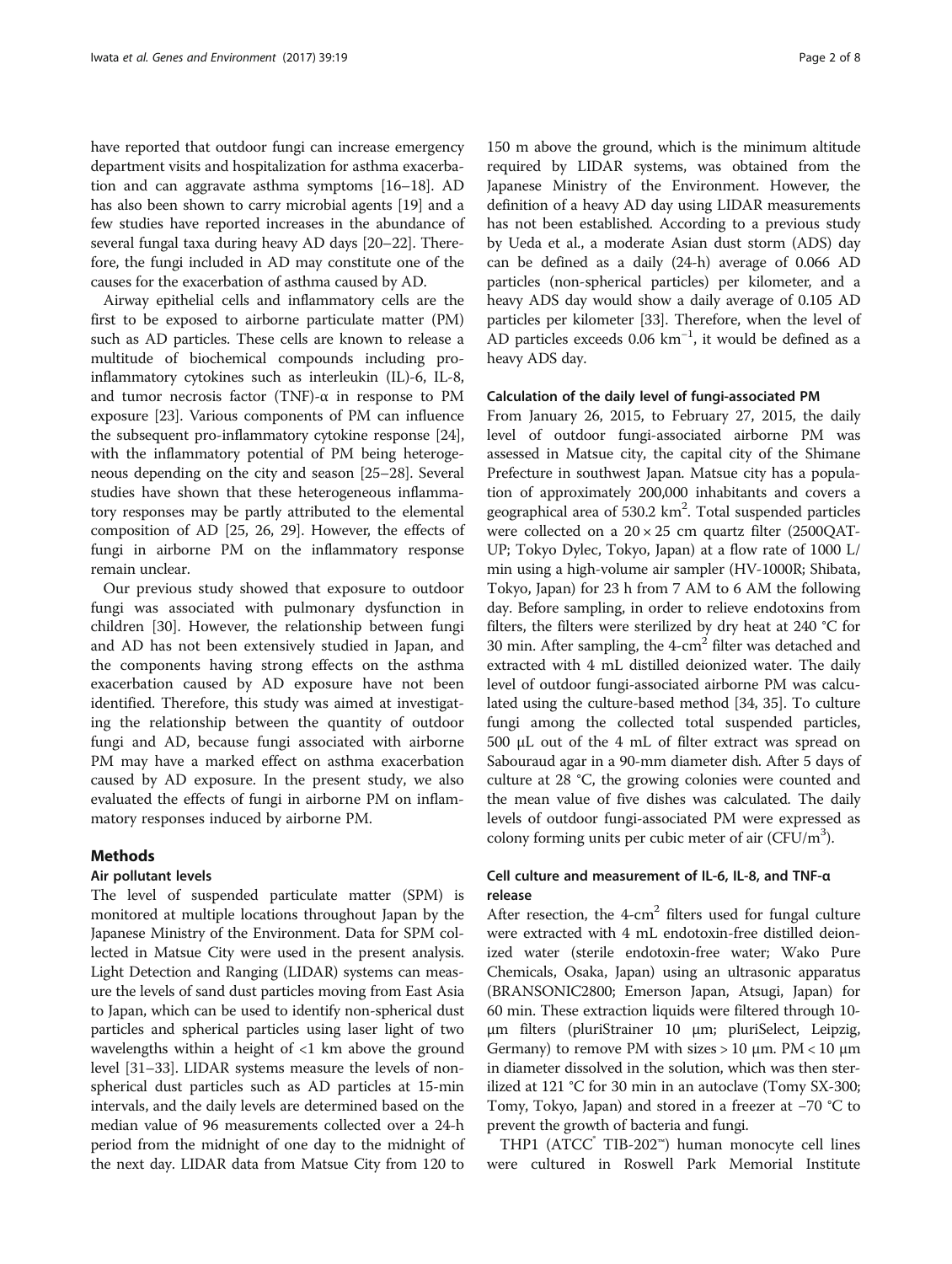medium 1640 containing 10% (v/v) fetal bovine serum, 0.05 mM 2-mercaptoethanol, 100 U/mL penicillin, 100 μg/mL streptomycin, and 0.5 μg/mL amphotericin B at 37 °C and 5%  $CO<sub>2</sub>$  in a humidified cell culture incubator. For the negative control, the THP1 cells  $(1 \times 10^5$ cells/450 μL/tube) were exposed to solvent only for 24 h at 37 °C in an endotoxin-free tube (pirotube; Seikagaku, Tokyo, Japan), and the test cells were added to 50 μL of each PM solution. After exposure, the culture supernatants were removed and first centrifuged at  $250 \times g$  to remove the floating cells and then at  $2,500 \times g$  to remove the remaining particles. The final supernatants were stored at −70 °C. The concentrations of IL-6, IL-8, and TNF- $\alpha$  in the cells were then measured using an enzyme-linked immunosorbent assay (ELISA) kit for IL-6, IL-8, and TNF-α (R&D Systems, Minneapolis, MN, USA) according to the manufacturer's protocols with endotoxin-free 96-well plates (Toxipet plateLP; Seikagaku, Tokyo, Japan). The samples were run in triplicate and read using an automated ELISA reader (Model 680, Bio-Rad, Philadelphia, PA, USA). The production levels of IL-6, IL-8, and TNF-α induced by each dissolving solution were defined as the daily IL-6, IL-8, and TNF-α levels induced by SPM.

#### Statistical analysis

The associations between fungal levels and the daily levels of SPM, AD particles, IL-6, IL-8, and TNF-α were assessed by linear regression analysis. Data analyses were performed using SPSS statistical software (Japanese ver. 21.0 for Windows; IBM Japan, Tokyo, Japan). All Pvalues were two-sided with a significance level of 0.05.

#### Results

#### Levels of SPM, AD particles, and outdoor fungi

Figure 1a shows the daily levels of SPM and AD particles from January 26 to February 27, 2015. The data of AD particles were lacked in eight days: January 26, January 30, and February 1, 5, 8, 9, 13, and 17. The mean levels of SPM and AD particles were  $12.7 \pm 9.0$   $\mu$ g/m<sup>3</sup> and  $0.02 \pm 0.03$  km<sup>-1</sup>, respectively. The daily levels of the AD particles exceeded the 0.6  $km^{-1}$  threshold on February 23, 24, and 25 (0.10, 0.13, and 0.9  $km^{-1}$ , respectively); these three days were therefore determined as heavy ADS days. Figure 1b shows the significant correlation between the daily levels of SPM and AD particles.

Figure [2a](#page-3-0) presents the daily levels of outdoor fungi; the average level was  $73.5 \pm 44.7$  CFU/m<sup>3</sup> from January 26 to February 27, 2015. The levels of fungi on the heavy ADS days were as follows: 72.2 CFU/m<sup>3</sup> on February 23, 93.1  $CFU/m^3$  on February 24, and 77.1 CFU/m<sup>3</sup> on February 25. The daily levels of AD particles exceeded the mean level on two of these three heavy ADS days. There was no correlation



between the daily levels of SPM, AD particles, and outdoor fungi (Fig. [2b](#page-3-0) and [c](#page-3-0)).

non-heavy ADS days and open circles indicate heavy ADS days

## Associations between pro-inflammatory cytokine production, outdoor fungi, and AD particles

The pH levels of all the collected airborne PMdissolving solutions ranged from 7.6 to 8.1. After stimulation by the collected airborne PM, the viability of the THP1 cells exceeded 95% in all the samples, as assessed using a trypan blue-exclusion test. However, we did not find any association between the daily IL-6, IL-8, and TNF-α levels induced by SPM and the daily levels of outdoor fungi (Fig. [3a, b,](#page-3-0) and [c](#page-3-0)). In contrast, there were significant relationships between the daily IL-6, IL-8, and TNF- $\alpha$  levels induced by SPM, and the daily levels of AD particles (Fig. [4](#page-4-0)).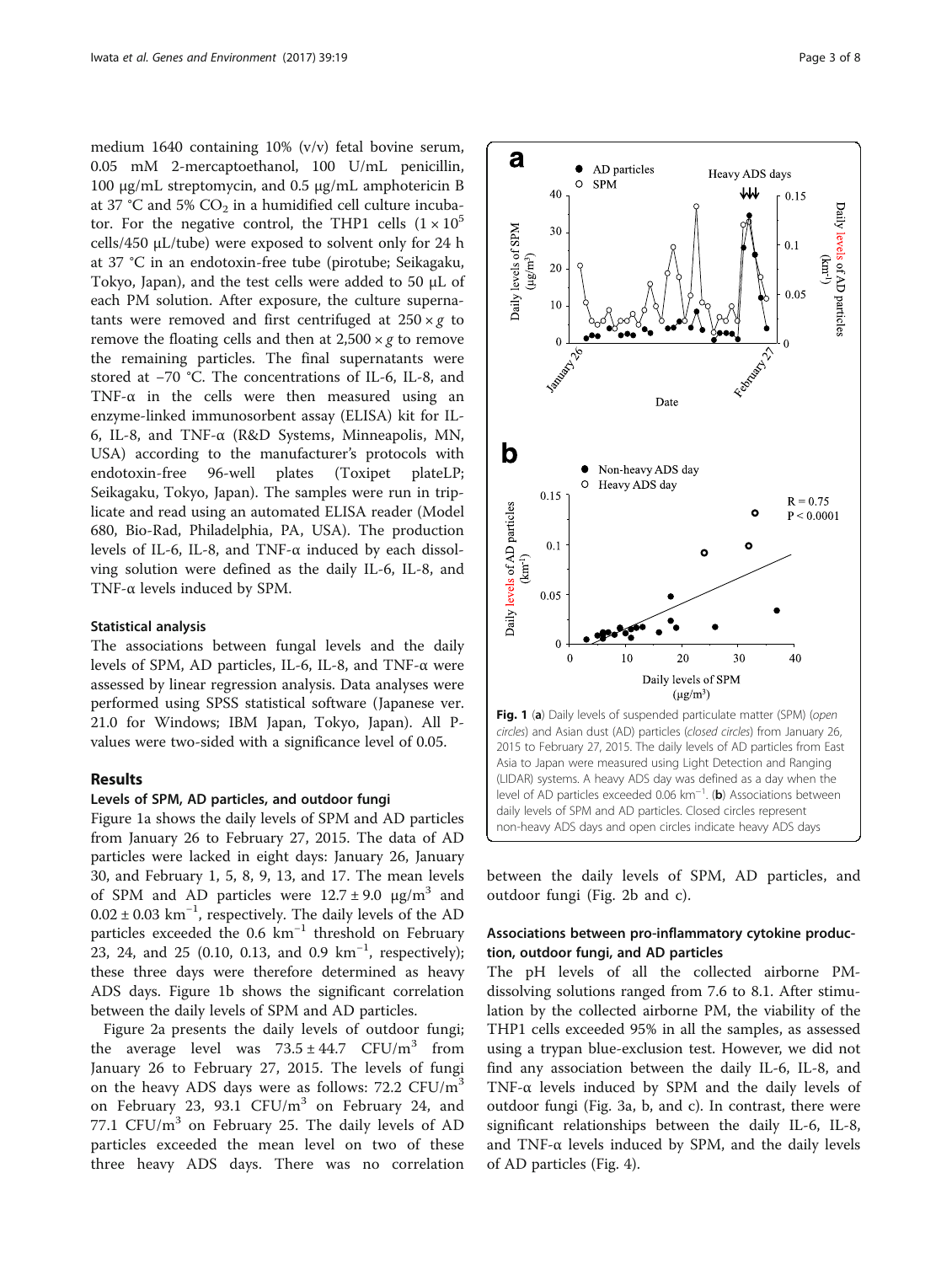<span id="page-3-0"></span>

represent non-heavy ADS days and open circles indicate heavy ADS days (b, c)

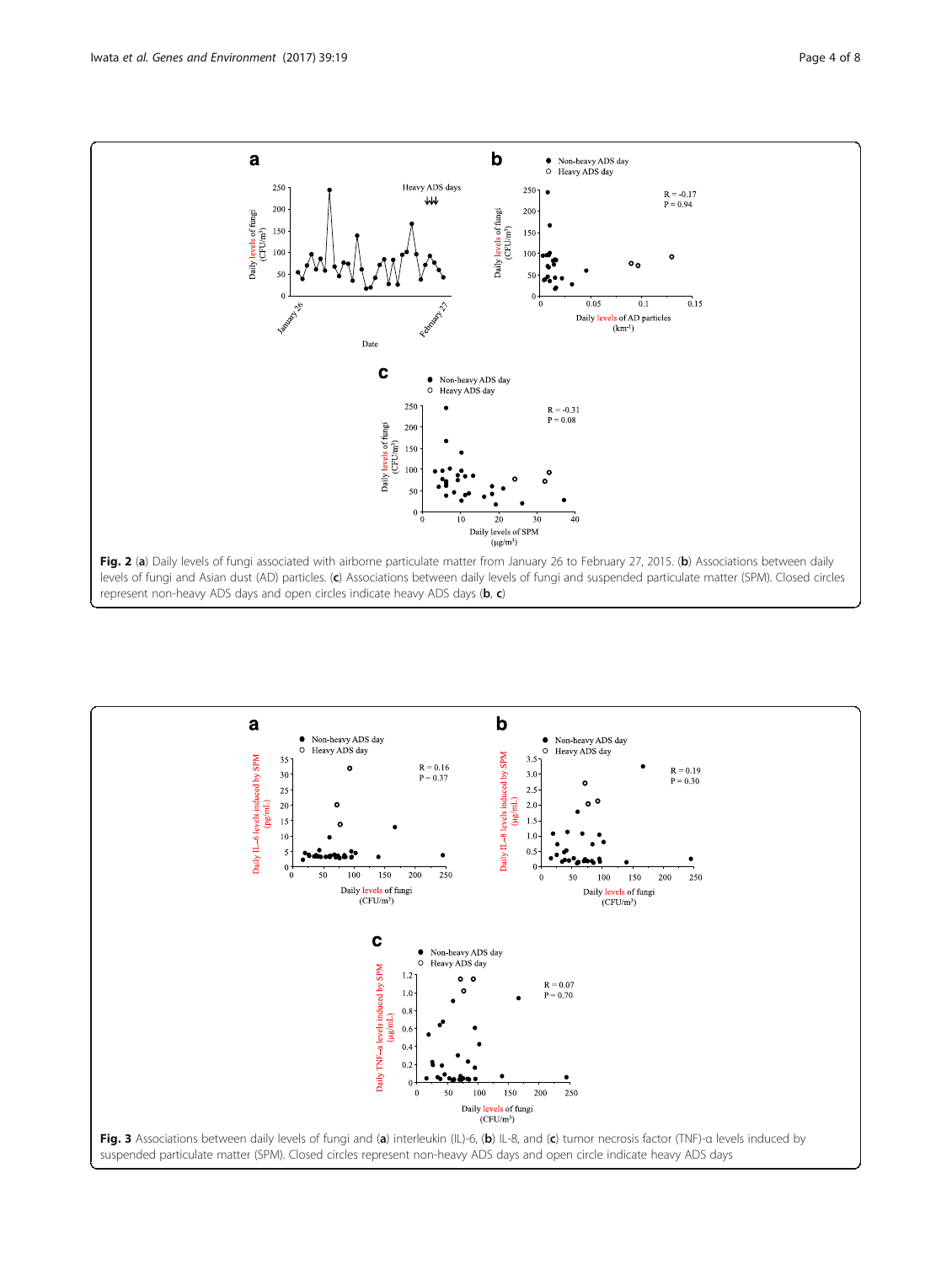<span id="page-4-0"></span>

## **Discussion**

Although little is known regarding the association between outdoor fungi and AD in Japan, studies conducted in South Korea and Taiwan have shown that AD can contribute to the amount and characteristics of outdoor fungi [\[20](#page-6-0)–[22,](#page-6-0) [36\]](#page-7-0). In these studies, the researchers used the levels of SPM or particulate matter smaller than 10 μm in aerodynamic diameter ( $PM<sub>10</sub>$ ) to determine a heavy ADS day. Similarly, most of the research on AD often involved the use of SPM or  $PM_{10}$  to determine a heavy ADS day. Recently, it has become possible to measure the daily quantity of AD particles using LIDAR systems. According to LIDAR data, small quantities of AD particles arrive in Japan mostly from February to May [\[31](#page-6-0), [32](#page-6-0)]. To the best of our knowledge, the present study is among the first to use LIDAR data to study the association between the quantity of outdoor fungi and AD.

In the present study, we did not find any association between the daily levels of outdoor fungi and AD particles. Similarly, there was no relationship between the daily levels of outdoor fungi and SPM. We were unable to analyze the differences in the amount of outdoor fungi between heavy ADS days and non-heavy ADS days, because there were only three heavy ADS days during the study period. This also compromised our ability to identify the association between the levels of outdoor fungi and AD particles. The effects of AD on the amount of outdoor fungi vary between studies, even when the studies are conducted in the same country. For example, in Taiwan, Ho et al. found that heavy levels of AD could increase the concentrations of outdoor fungi [\[20](#page-6-0)]. They also showed a significant positive association between the levels of outdoor fungi and SPM. However, Wu et al. were unable to find the same effect in Taiwan [\[21\]](#page-6-0). Furthermore, in another study, Alghamdi et al. found an association with inverse PM2.5 concentrations (1/PM2.5) and outdoor fungi [[37](#page-7-0)], which may indicate that the fungal levels do not correlate with PM mass levels. Alghamdi et al. also suggested that wind speed positively correlates with the levels of bacteria and fungi-associated airborne PM [[37\]](#page-7-0). Therefore, in order to positively define the effects of AD on the levels of outdoor fungi, further studies need to be conducted taking wind into consideration.

Considerable evidence indicating an association between the exacerbation of asthma and AD has been accumulated [[8](#page-6-0)–[13](#page-6-0)]. However, the mechanism underlying the ADinduced exacerbation of asthma remains unclear. Several studies have shown that outdoor fungi were associated with an increase of emergency department visits, hospitalizations, and aggravation of asthma symptoms in patients with asthma [[16](#page-6-0)–[18\]](#page-6-0). However, according to the results of the present study, heavy exposure to outdoor fungi does not represent a likely cause for the exacerbation of asthma caused by exposure to AD.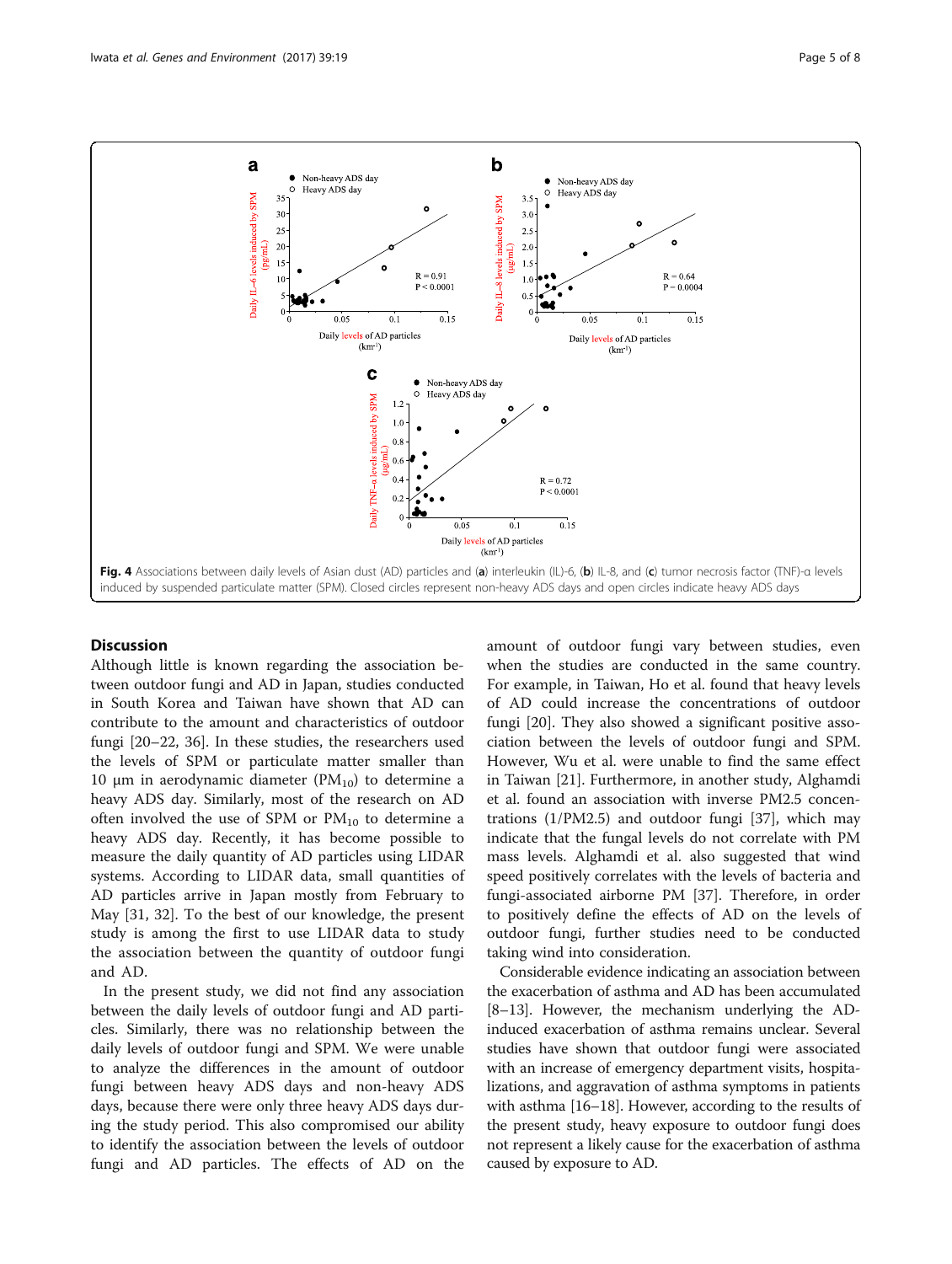A multitude of in vitro studies have focused on the effects of airborne PM on pro-inflammatory cytokine production to understand the mechanisms underlying the adverse health effects caused by exposure to airborne PM [[23\]](#page-6-0). However, researchers have found it difficult to identify the components of airborne PM that have the most effect on cytokine production. Our previous study showed that the effects of airborne PM exposure on pulmonary function in schoolchildren differ with the type and source of the PM [[38\]](#page-7-0). In contrast, in the present study, we were unable to find any association between outdoor fungi and the production of cytokines such as IL-6, IL-8, and TNF- $\alpha$  in THP1 cells exposed to airborne PM. However, we found significant relationships between the production of cytokines such as IL-6, IL-8, and TNF-α, and the level of AD particles. Based on this result, we believe that exposure to AD particles might exacerbate asthma through the aggravation of airway inflammation. However, outdoor fungi were not found to play a role in the association between inflammatory response and AD exposure.

In order to investigate the underlying mechanism by which airborne PM provokes an adverse effect on health, a multitude of in vitro studies have been performed focusing on cytokine production. In a review by Mitschik et al. on the in vitro effects of airborne PM on cytokine production [\[23\]](#page-6-0), TNF-α was revealed as the cytokine most often selected for revealing details about the harmful effects of airborne PM on health, followed by IL-8 and IL-6. This result underscores the proposed key roles of TNF-α, IL-8, and IL-6 in the inflammatory responses to airborne PM. Therefore, in the present study, TNF-α, IL-8, and IL-6 were selected to examine the relationship between fungi in airborne PM on the inflammatory responses induced by airborne PM. However, in 27 out of 33 days during study period, the levels of IL-6 were below 5 pg/mL. Compared to TNF-α and IL-8, the sensitivity was thus insufficient to study the effect of PM on IL-6 production owing to the small amount of collected PM in this study.

To evaluate the inflammatory responses induced by collected SPM in the present study, we were desirous of using dendritic cells (DCs), which populate the airways and play important roles in antigen presentation, cytokine production, and the initiation of inflammation. In particular, inhalation substances contact DCs in the airway subsequent to initial contact with airway epithelial cells. However, the culture procedures necessary to generate DCs from human monocytes are costly and time consuming. Alternatively, human monocyte cell lines have been explored as potential surrogates for human DCs [\[39](#page-7-0)], with THP1 cells being reported to exhibit potential as DC surrogates [\[40](#page-7-0)]. Therefore, the present study investigated the inflammatory responses induced by collected SPM using the THP1 cell line.

There are several limitations of this study. First, outdoor gaseous and particulate data generally and largely depend on season, weather, and region. The present study was not conducted across multiple locations, seasons, and years. Therefore, the results of the present study were unable to confirm the reproducibility of the association between AD and outdoor fungal concentration. Second, the culture-based method used for calculating outdoor fungi was unable to detect all existing outdoor fungi, because several strains of fungi cannot grow on Sabouraud agar culture. Therefore, it is reasonable to conclude that we underestimated the concentrations of fungi. Third, the present study did not include investigation of the characteristics of the fungi. Fourth, the daily amount of airborne PM was very small compared to the filter weight. Therefore, measurement of the quantity of daily collected airborne PM lacked precision. This resulted in an inability to calculate the daily levels of IL-6, IL-8, and TNF-α to obtain a unit quantity of collected airborne PM.

#### Conclusion

In this study, we used a LIDAR system to determine the daily levels of SPM, AD particles, and outdoor fungi. No association was identified between the daily levels of outdoor fungi and AD particles. We also did not find any evidence of an increase in the levels of outdoor fungi caused by AD arriving from East Asia to Japan. Additionally, outdoor fungi did not appear to affect the cytokine production induced by exposure to airborne PM. However, we did find significant relationships between the production of IL-6, IL-8, and TNF-α and the level of AD particles. These results suggest that outdoor fungi are unlikely to exert any noticeable effect on the asthma exacerbation caused by AD exposure.

#### Abbreviations

AD: Asian dust; ADS: Asian dust storm; CFU/m<sup>3</sup>: Colony forming units per cubic meter of air; ELISA: Enzyme-linked immunosorbent assay; IL: Interleukin; LIDAR: Light Detection and Ranging; PM: Particulate matter; SPM: Suspended particulate matter; TNF-α: Tumor necrosis factor-α

#### Acknowledgements

We would like to thank Atsushi Shimizu (National Institute for Environmental Studies) for providing LIDAR data. We would like to thank Editage ([www.editage.jp\)](http://www.editage.jp) for English-language editing.

#### Funding

This research was supported by the Environmental Research and Technology Development Fund (5–1453) of the Japanese Ministry of the Environment and Tottori prefecture.

#### Availability of data and materials

Not applicable.

#### Authors' contributions

KI, MW, JK, and ES conceived the study. KI, MW, JK, and ES designed the study. KI, MW, and JK wrote the manuscript. KI, MW, JK, NB, SN, and DH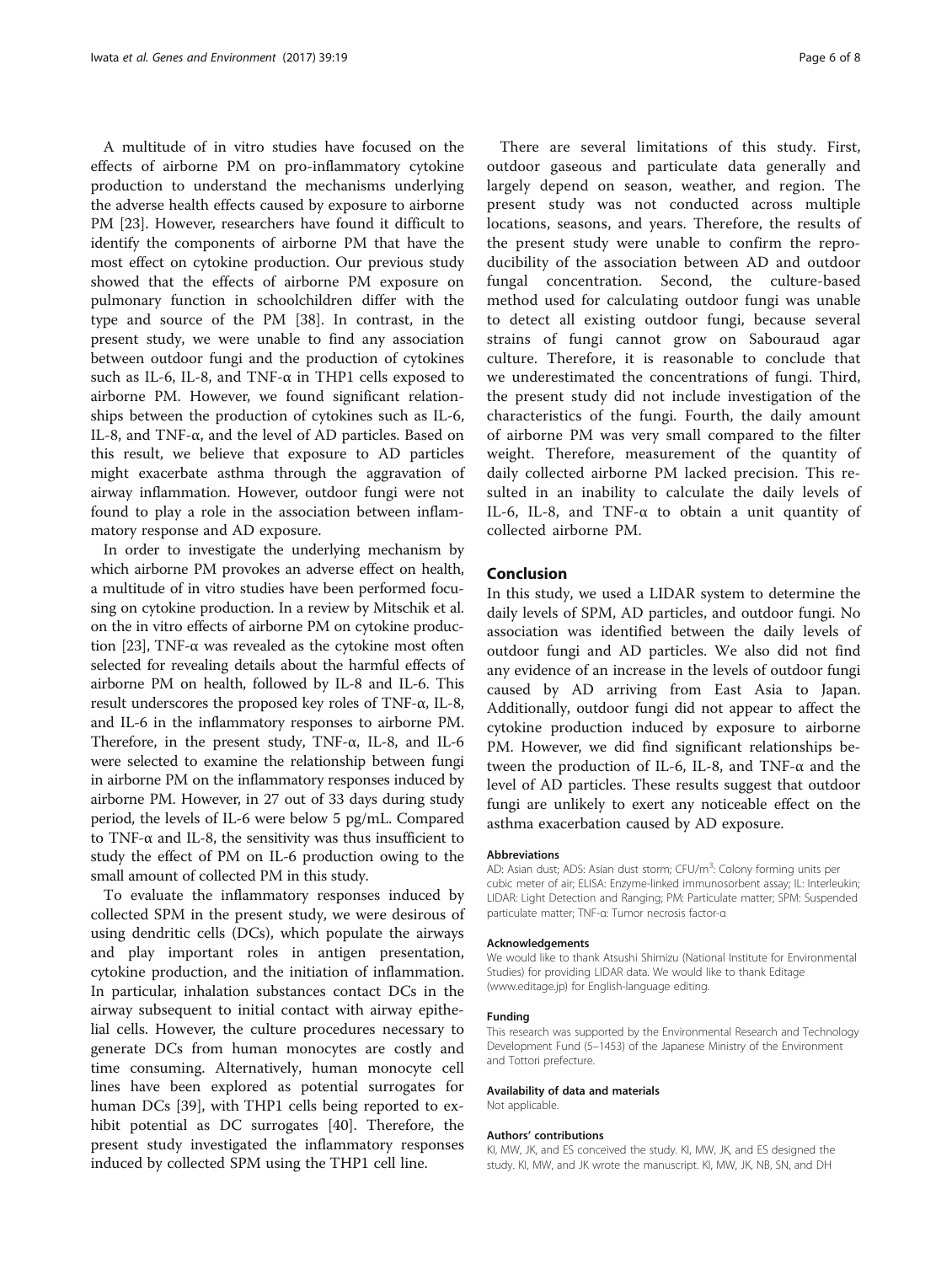<span id="page-6-0"></span>contributed to data collection. KI, MW, JK, NB, SN, and DH performed the laboratory work. KI, MW, and JK performed the statistical analysis and interpretation of the results. KI, MW, and JK contributed to critical revision of important intellectual content. All authors read and approved the final manuscript.

#### Competing interests

The authors declare no conflict of interest.

#### Consent for publication

All authors read and approved the final manuscript.

#### Ethics approval and consent to participate

Not applicable.

### Publisher's Note

Springer Nature remains neutral with regard to jurisdictional claims in published maps and institutional affiliations.

#### Author details

<sup>1</sup>Department of Respiratory Medicine and Rheumatology, Faculty of Medicine, Tottori University, Tottori, Japan. <sup>2</sup>Mio Fertility Clinic, Reproductive Centre, Tottori, Japan. <sup>3</sup>Division of School of Health Science, Department of Pathobiological Science and Technology, Tottori University Faculty of Medicine, Tottori, Japan.

#### Received: 16 January 2017 Accepted: 11 May 2017 Published online: 01 July 2017

#### References

- Tanaka TY, Chiba M. A numerical study of the contributions of dust source regions to the global dust budget. Glob Planet Chang. 2006;52:88–104.
- 2. Hashizume M, Ueda K, Nishiwaki Y, Michikawa T, Onozuka D. Health effects of Asian dust events: a review of the literature. Nihon Eiseigaku Zasshi. 2010;65:413–21.
- 3. Chen YS, Sheen PC, Chen ER, Liu YK, Wu TN, Yang CY. Effects of Asian dust storm events on daily mortality in Taipei, Taiwan. Environ Res. 2004;95:151–5.
- 4. Bell ML, Levy JK, Lin Z. The effect of sandstorms and air pollution on cause-specific hospital admissions in Taipei, Taiwan. Occup Environ Med. 2008;65:104–11.
- 5. Chan CC, Chuang KJ, Chen WJ, Chang WT, Lee CT, Peng CM. Increasing cardiopulmonary emergency visits by long-range transported Asian dust storms in Taiwan. Environ Res. 2008;106:393–400.
- 6. Kwon HJ, Cho SH, Chun Y, Lagarde F, Pershagen G. Effects of the Asian dust events on daily mortality in Seoul, Korea. Environ Res. 2002;90:1–5.
- 7. Lai LW, Cheng WL. The impact of air quality on respiratory admissions during Asian dust storm periods. Int J Environ Health Res. 2008;18:429–50.
- Kanatani KT, Ito I, Al-Delaimy WK, Adachi Y, Mathews WC, Ramsdell JW. Toyama Asian Desert Dust and Asthma Study Team. Desert-dust exposure is associated with increased risk of asthma hospitalization in children. Am J Respir Crit Care Med. 2010;182:1475–81.
- 9. Yoo Y, Choung JT, Yu J, Kim DK, Koh YY. Acute effects of Asian dust events on respiratory symptoms and peak expiratory flow in children with mild asthma. J Korean Med Sci. 2008;23:66–71.
- 10. Ding YP, Yao HX, Tang XL, He HW, Shi HF, Lin L, Li M, Chen S, Chen J, Wang HJ. An epidemiology study of bronchial asthma in the Li ethnic group in China. Asian Pac J Trop Med. 2012;5:157–61.
- 11. Watanabe M, Yamasaki A, Burioka N, Kurai J, Yoneda K, Yoshida A, Igishi T, Fukuoka Y, Nakamoto M, Takeuchi H, Suyama H, Tatsukawa T, Chikumi H, Matsumoto S, Sako T, Hasegawa Y, Okazaki R, Horasaki K, Shmizu E. Correlation of Asian dust storms with worsening of symptoms for patients with asthma in western Japan. Allergol Int. 2011;60:267–75.
- 12. Watanabe M, Igishi T, Burioka N, Yamasaki A, Kurai J, Takeuchi H, Sako T, Yoshida A, Yoneda K, Fukuoka Y, Nakamoto M, Hasegawa Y, Chikumi H, Matsumoto S, Minato S, Horasaki K, Shimizu E. Pollen augments the influence of desert dust on symptoms of adult asthma patients. Allergol Int. 2011;60:517–24.
- 13. Park JW, Lim YH, Kyung SY, An CH, Lee SP, Jeong SH, Ju YS. Effects of ambient particulate matter on peak expiratory flow rates and respiratory symptoms of asthmatics during Asian dust periods in Korea. Respirology. 2005;10:470–6.
- 14. Noh Y, Müller D, Shin SK, Shin D, Kim YJ. Vertically-resolved profiles of mass concentrations and particle backscatter coefficients of Asian dust plumes derived from lidar observations of silicon dioxide. Chemosphere. 2016;143:24–31.
- 15. Go YY, Park MK, Kwon JY, Seo YR, Chae SW, Song JJ. Microarray Analysis of Gene Expression Alteration in Human Middle Ear Epithelial Cells Induced by Asian Sand Dust. Clin Exp Otorhinolaryngol. 2015;8:345–53.
- 16. Tham R, Dharmage SC, Taylor PE, Katelaris CH, Vicendese D, Abramson MJ, Erbas B. Outdoor fungi and child asthma health service attendances. Pediatr Allergy Immunol. 2014;25:439–49.
- 17. Pongracic JA, O'Connor GT, Muilenberg ML, Vaughn B, Gold DR, Kattan M, Morgan WJ, Gruchalla RS, Smartt E, Mitchell HE. Differential effects of outdoor versus indoor fungal spores on asthma morbidity in inner-city children. J Allergy Clin Immunol. 2010;125:593–9.
- 18. Inal A, Karakoc GB, Altintas DU, Pinar M, Ceter T, Yilmaz M, Kendirli SG. Effect of outdoor fungus concentrations on symptom severity of children with asthma and/or rhinitis monosensitized to molds. Asian Pac J Allergy Immunol. 2008;26:11–7.
- 19. Chen PS, Tsai FT, Lin CK, Yang CY, Chan CC, Young CY, Lee CH. Ambient influenza and avian influenza virus during dust storm days and background days. Environ Health Perspect. 2010;118:1211–6.
- 20. Ho H, Rao CY, Hsu HH, Chiu YS, Liu CM, Chao HJ. Characteristics and determinants of ambient fungal spores in Hualien, Taiwan. Atomos Environ. 2005;39:5839–50.
- 21. Wu PC, Tsai JC, Li FC, Lung SC, Su HJ. Increased levels of ambient fungal spores in Taiwan are associated with dust events from China. Atomos Environ. 2004;38:4879–86.
- 22. Yeo HG, Kim JH. SPM and fungal spores in the ambient air of west Korea during the Asian dust (Yellow sand) period. Atomos Environ. 2002;36:5437–42.
- 23. Mitschik S, Schierl R, Nowak D, Jörres RA. Effects of particulate matter on cytokine production in vitro: a comparative analysis of published studies. Inhal Toxicol. 2008;20:399–414.
- 24. Ovrevik J, Låg M, Holme JA, Schwarze PE, Refsnes M. Cytokine and chemokine expression patterns in lung epithelial cells exposed to components characteristic of particulate air pollution. Toxicology. 2009;259:46–53.
- 25. Kumar RK, Shadie AM, Bucknall MP, Rutlidge H, Garthwaite L, Herbert C, Halliburton B, Parsons KS, Wark PA. Differential injurious effects of ambient and traffic-derived particulate matter on airway epithelial cells. Respirology. 2015;20:73–9.
- 26. Hetland RB, Cassee FR, Låg M, Refsnes M, Dybing E, Schwarze PE. Cytokine release from alveolar macrophages exposed to ambient particulate matter: heterogeneity in relation to size, city and season. Part Fibre Toxicol. 2005;2:4.
- 27. Jalava PI, Hirvonen MR, Sillanpää M, Pennanen AS, Happo MS, Hillamo R, Cassee FR, Gerlofs-Nijland M, Borm PJ, Schins RP, Janssen NA, Salonen RO. Associations of urban air particulate composition with inflammatory and cytotoxic responses in RAW 246.7 cell line. Inhal Toxicol. 2009;21:994–1006.
- 28. Salonen RO, Hälinen AI, Pennanen AS, Hirvonen MR, Sillanpää M, Hillamo R, Shi T, Borm P, Sandell E, Koskentalo T, Aarnio P. Chemical and in vitro toxicologic characterization of wintertime and springtime urban-air particles with an aerodynamic diameter below 10 microm in Helsinki. Scand J Work Environ Health. 2004;30:80–90.
- 29. Becker S, Dailey LA, Soukup JM, Grambow SC, Devlin RB, Huang YC. Seasonal variations in air pollution particle-induced inflammatory mediator release and oxidative stress. Environ Health Perspect. 2005;113:1032–8.
- 30. Watanabe M, Noma H, Kurai J, Hantan D, Burioka N, Nakamoto S, Sano H, Taniguchi J, Shimizu E. Association between Outdoor Fungal Concentrations during Winter and Pulmonary Function in Children with and without Asthma. Int J Environ Res Public Health. 2016;13:E452.
- 31. Sugimoto N, Lee CH. Characteristics of dust aerosols inferred from lidar depolarization measurements at two wavelengths. Appl Opt. 2006;45:7468–74.
- 32. Sugimoto N, Matsui I, Shimizu A. Lidar network observations of tropospheric aerosols. Proc SPIE. 2008;23:783–9.
- 33. Ueda K, Shimizu A, Inoue K. Exposure assessment by Light Detection and Ranging for Asian dust aerosol in epidemiological studies to investigate its health effects. Earosoru Kenkyu. 2014;29:230–6.
- 34. Alghamdi MA, Shamy M, Redal MA, Khoder M, Awad AH, Elserougy S. Microorganisms associated particulate matter: a preliminary study. Sci Total Environ. 2014;479–480:109–16.
- 35. Lee T, Grinshpun SA, Martuzevicius D, Adhikari A, Crawford CM, Luo J, Reponen T. Relationship between indoor and outdoor bio-aerosols